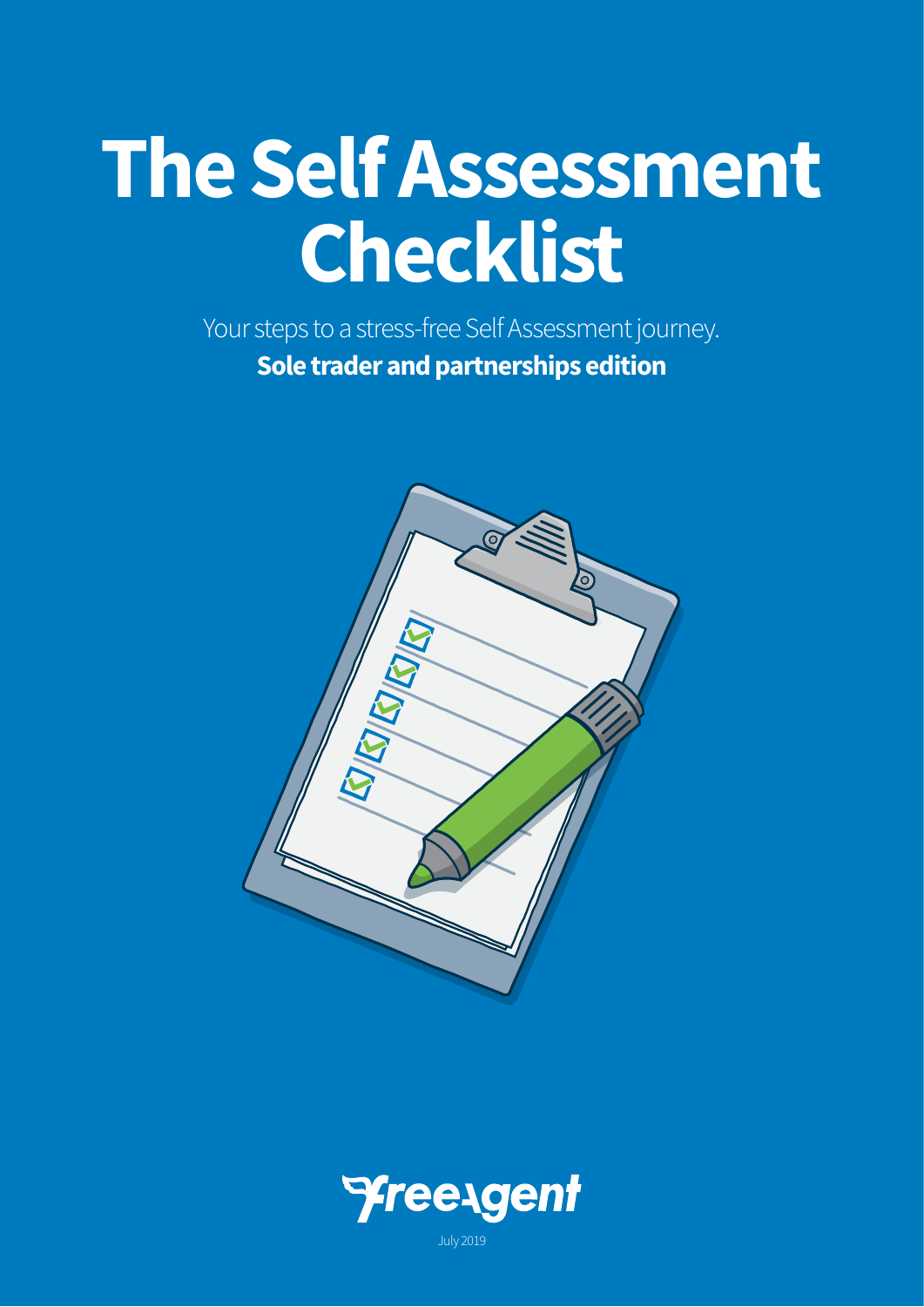This guide is designed for anyone who is either doing business as a sole trader or is part of a partnership or Limited Liability Partnership (LLP), and isn't preparing their accounts using the cash basis.

Not sure that you've got everything covered in your Self Assessment tax return?

FreeAgent's Chief Accountant, Emily Coltman, has developed a checklist to guide you through the key topics for Self Assessment and help you stay on top of things.

#### **About the author**

Emily Coltman FCA is FreeAgent's Chief Accountant and she is passionate about translating accounting-speak into plain English!

A graduate of the University of Cambridge, Emily has been working with small businesses since the year 2000 and is dedicated to helping their owners lose their fear of "the numbers" and the taxman.

She is the author of three e-books: 'Refreshingly Simple Finance for Small Business', 'Micro Multinationals' and 'Very Awkward Tax.'

Disclaimer: Emily is a great accountant, but this guide is not a substitute for advice from your own accountant, tailored to your own business. This information does not constitute accounting advice.

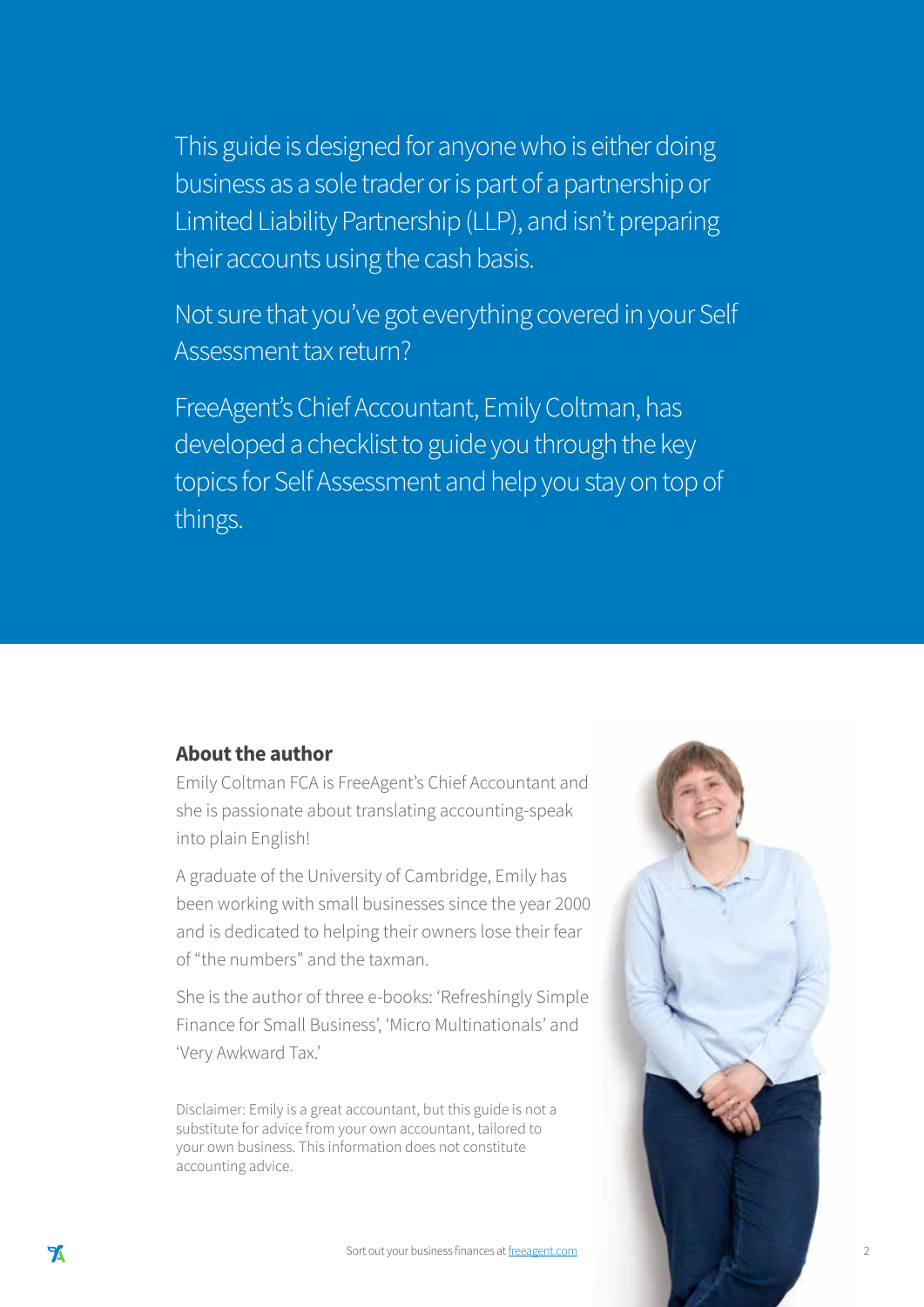# **1. Getting started and getting registered**

Self Assessment is HMRC's method of collecting tax from self-employed people in the UK. Every year, self-employed people file a return outlining their profit from the previous tax year, and pay any tax that they owe. Here are the key dates for Self Assessment for the upcoming 2018/19 tax return:

| <b>Self Assessment tax year</b><br>This is the period you are filing the<br>tax return for. | $6^{th}$ April 2018 – $5^{th}$ April 2019 |
|---------------------------------------------------------------------------------------------|-------------------------------------------|
| <b>Paper filing deadline</b>                                                                | 31 <sup>st</sup> October 2019             |
| <b>Online filing deadline</b>                                                               | 31 <sup>st</sup> January 2020             |

### **Do I need to file a Self Assessment tax return?**

**Are you a:**



Were you trading at any point between 6<sup>th</sup> April 2018 – 5<sup>th</sup> April 2019?

No

Yes

If you've ticked any of the business type boxes and answered "yes" for the second question, you need to file a Self Assessment tax return by 31st January 2020. If you don't file before the deadline, you'll be fined at least £100 by HMRC.

### **Am I really trading as a business according to HMRC?**

If you're just selling some products on a website like eBay or Etsy and aren't sure if you're really operating a business, <u>read this guide</u><sup>1</sup> to find out if HMRC would consider you to be legally "trading". If you don't fit the criteria for officially trading, you don't need to register as a sole trader or file a tax return.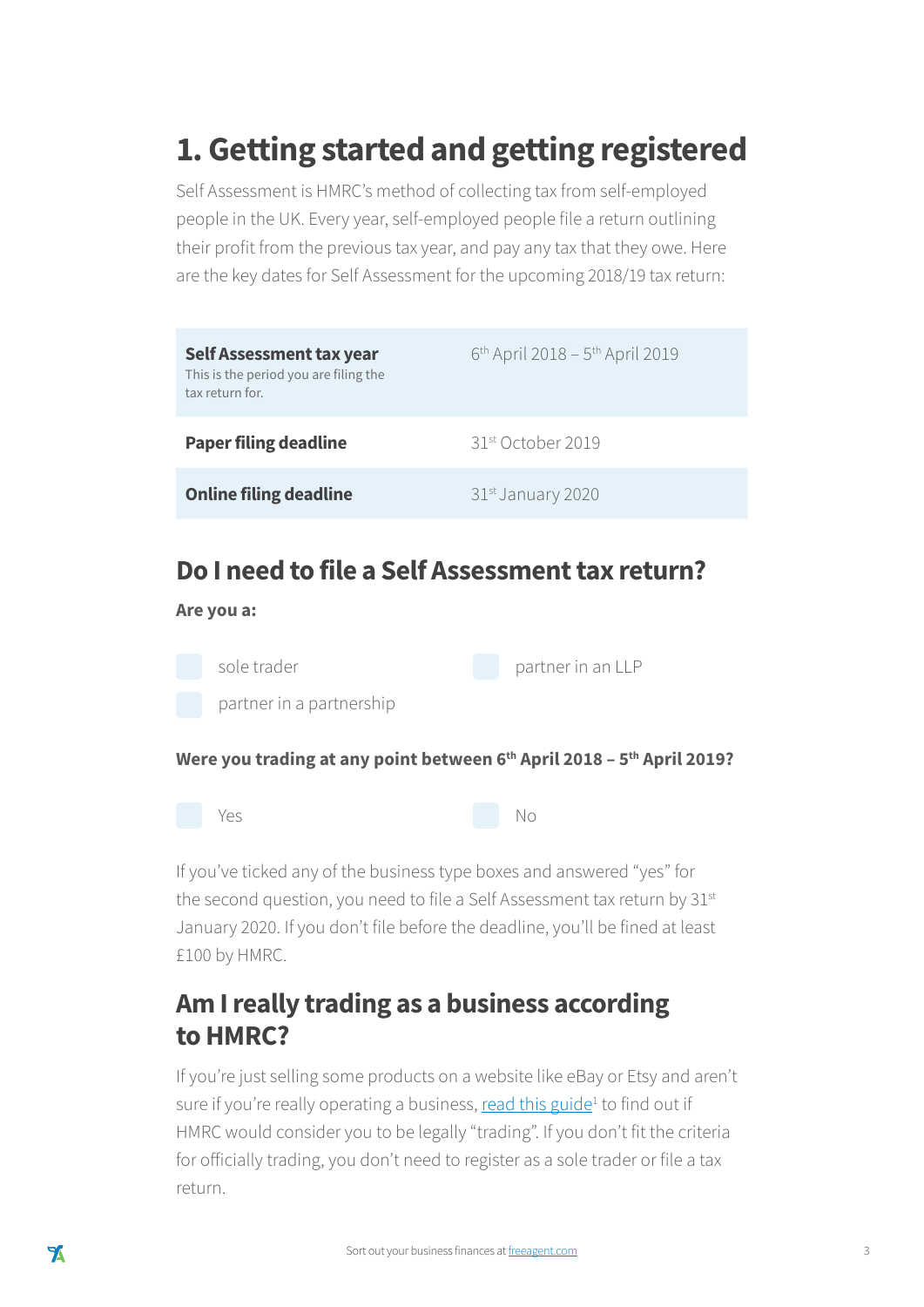### **Which version of the Self Employment section of my tax return should I fill out?**

If you have an annualised turnover of less than £85,000, you may be able to use the short version of the Self Employment section of your tax return. There are a few other factors that may mean that you will still need to fill in the full version – for details, see <u>HMRC's guidance</u>.<sup>2</sup>

### **How many tax returns will I need to file?**

If you're a sole trader, you're in luck – you just need to file your own tax return. If you're in a partnership, then each partner must file a tax return of their own. In addition, one partner (who is designated by HMRC as the nominated partner) must also file a tax return for the partnership itself. The partnership's tax return shows its income less its costs, leaving profit, which is then shared between the partners as they agree – the partners don't have to take equal shares of the profit. Each partner's tax return shows their share of the profit.

#### **Example tax return filing for partnerships and LLPs:**

|                                 | Partnership<br>tax return | Amy's tax<br>return | lan's tax<br>return |
|---------------------------------|---------------------------|---------------------|---------------------|
| Who files the tax return?       | Amy                       | Amy                 | lan                 |
| <b>Share of profit reported</b> | 100%                      | 50%                 | 50%                 |
| <b>Share of profit taxed</b>    | በ%                        | 50%                 | 50%                 |

In this example, Amy is the nominated partner.

Essentially, the partnership reports all of the profit earned, but the partners themselves pay the taxes.

- 1. <http://bit.ly/1MrQr2G>
- 2. <http://hmrc.gov.uk/worksheets/sa103s-notes.pdf>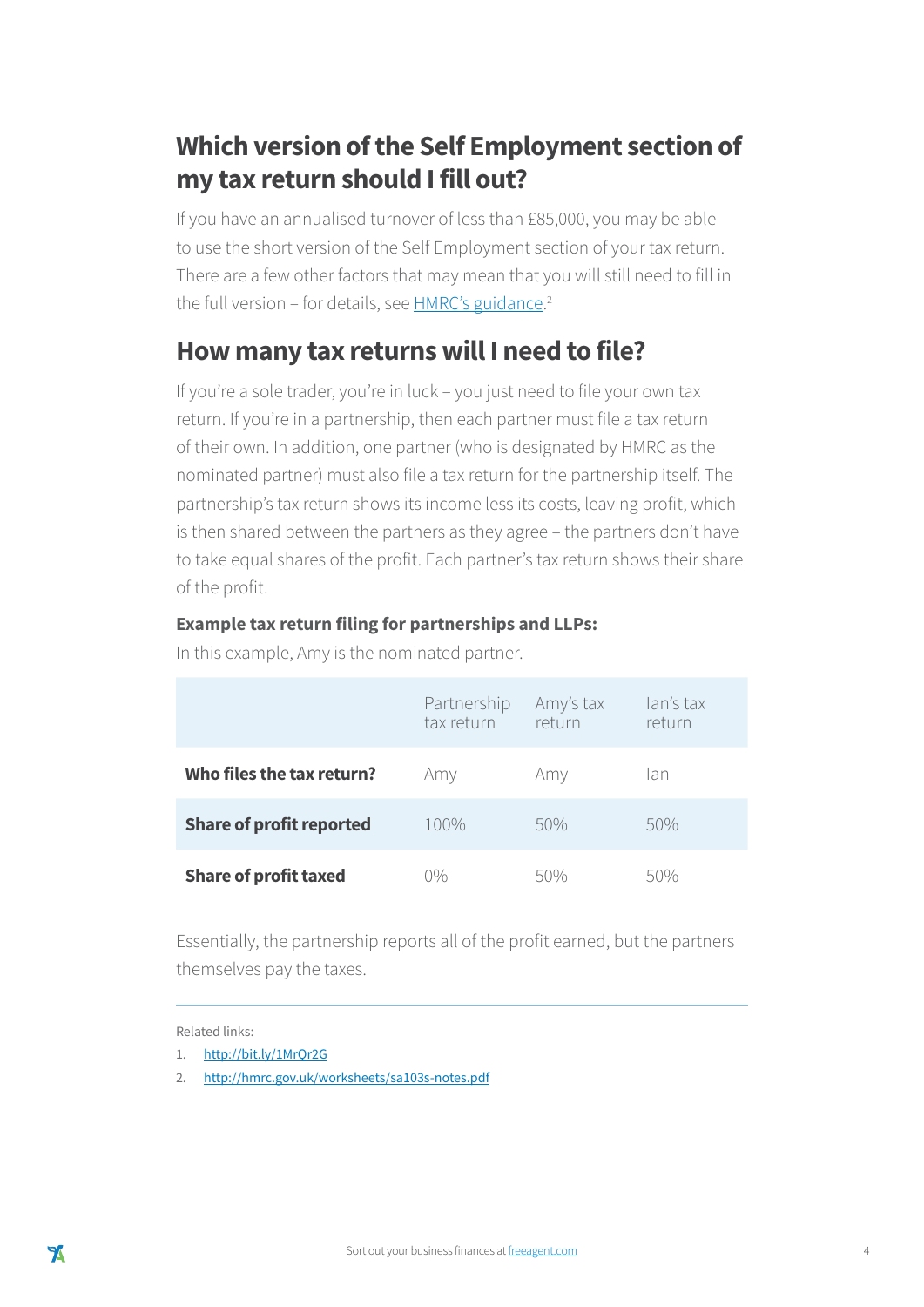### **What registration do I need to do?**

If you have a Government Gateway ID from a previous year's tax return, you're all set – you can skip this section of the guide! If you don't have this ID or don't know what it is, read on:

#### **Sole traders**

- For new businesses: [register your new business and file your tax return at](https://online.hmrc.gov.uk/registration/newbusiness/introduction)  [the same time.](https://online.hmrc.gov.uk/registration/newbusiness/introduction) 1
- For existing businesses: [register to file your tax returns online.](https://online.hmrc.gov.uk/registration)<sup>2</sup>

#### **Partnerships**

- Nominated partner: register both yourself as nominated partner and the [partnership in one process](https://online.hmrc.gov.uk/registration/newbusiness/introduction).<sup>3</sup>
- Other partner(s): [register separately online.](https://www.gov.uk/government/publications/self-assessment-register-a-partner-for-self-assessment-and-class-2-nics-sa401)<sup>4</sup>

#### **LLPs**

- Each partner must [register with HMRC.](https://online.hmrc.gov.uk/registration)<sup>5</sup>
- If you're a partner in an LLP, Companies House will notify HMRC when you register the LLP, so you don't need to register the LLP with HMRC yourself.

Once you've registered, HMRC will send you a letter that contains your 10-digit Unique Tax Reference (UTR).

- 1. https://www.access.service.gov.uk/registration/email
- 2. https://www.tax.service.gov.uk/government-gateway-registration-frontend/are-you-trying-tofile-for-sa?continue=/personal-account/do-uplift/&origin=SA-frontend
- 3. https://www.gov.uk/government/publications/self-assessment-register-a-partnership-forself-assessment-sa400
- 4. https://www.gov.uk/government/publications/self-assessment-register-a-partner-for-selfassessment-and-class-2-nics-sa401
- 5. https://www.gov.uk/government/publications/self-assessment-register-a-partner-for-selfassessment-and-class-2-nics-sa401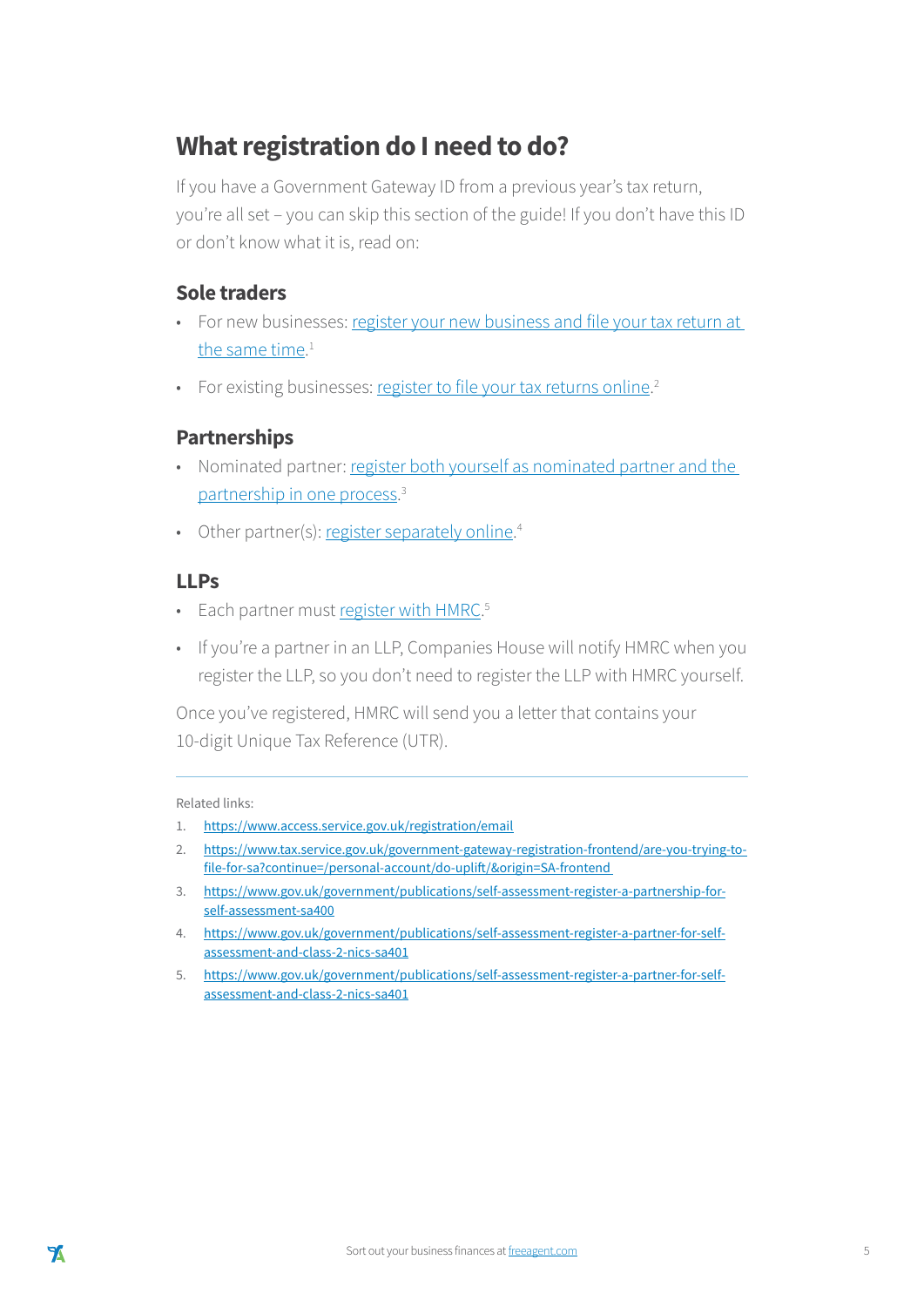### **What happens once I've registered to file my tax return?**

Once you've registered to file your tax return online, HMRC will issue you with a 12-digit user ID, which is also called your "Government Gateway ID". Keep this safe! Rather than writing it on a piece of paper which might get lost, consider saving it in a password system like 1Password. You will be prompted to set a password to accompany this ID as you're registering. HMRC will then send you an activation PIN in the post, which takes at least seven days to arrive.

Once that arrives, you need to log in using your Government Gateway ID and password, and key in the activation PIN.

#### **Handy facts**

- 1. The deadline for filing is  $31<sup>st</sup>$  January 2020.
- 2. It takes seven business days for your activation PIN to arrive, so request it now!

### **Your final checklist for step one**

You have confirmed that you need to file a tax return for the  $6<sup>th</sup>$  April 2018 –  $5<sup>th</sup>$  April 2019 period. Your business is registered with HMRC. You have a Government Gateway ID or have registered for one. You have a Unique Tax Reference (UTR).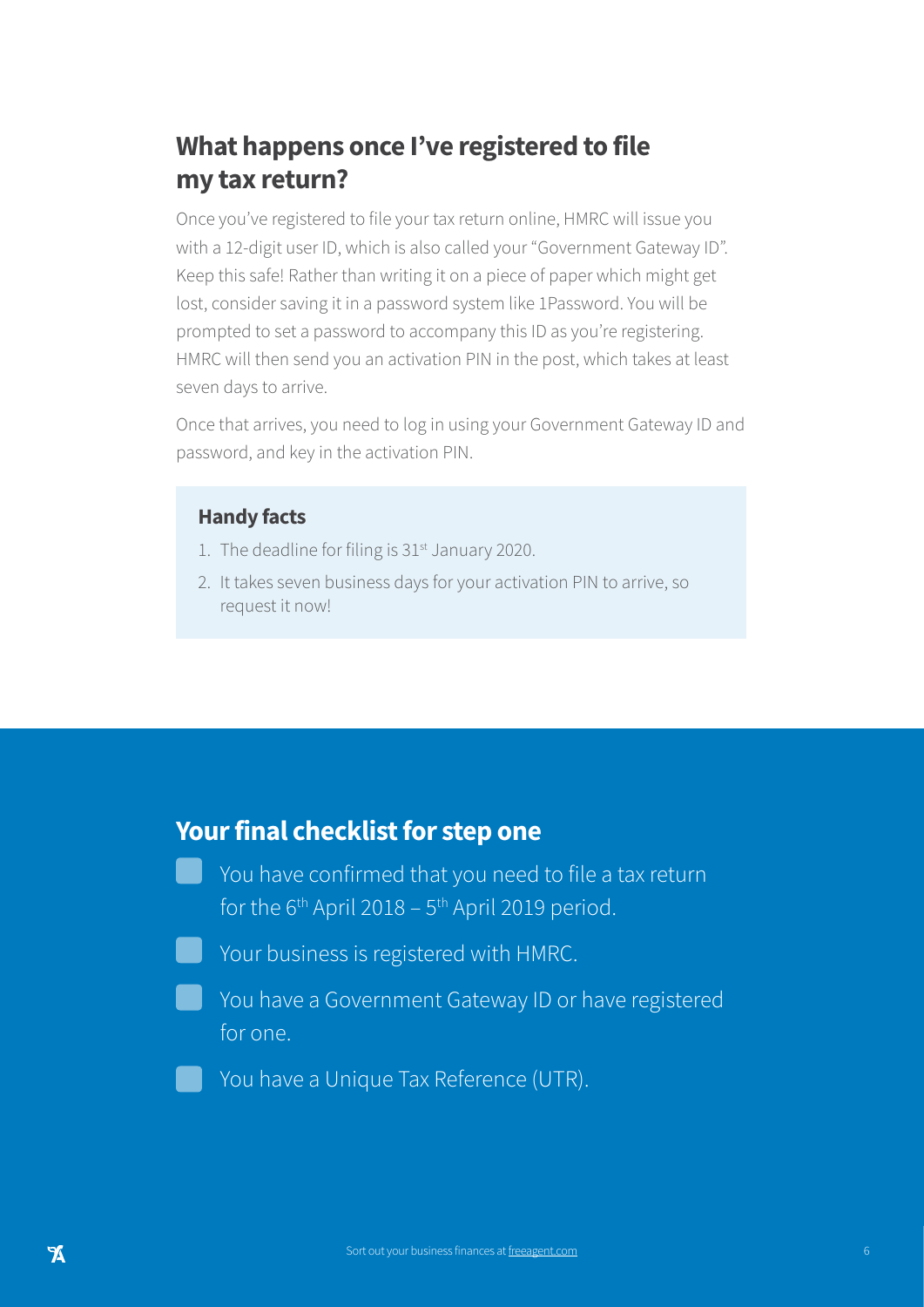# **2. Your business income**

### **What business income should I include in my tax return?**

Assuming that you prepare your accounts to 5<sup>th</sup> April every year, you should include all of your business income from 6<sup>th</sup> April 2018 to 5<sup>th</sup> April 2019. Talk to an accountant if you are unsure.

### **Include:**

- Any sales that you invoiced your customers for during these dates.
- Any sales that you completed the work for during these dates but haven't yet invoiced for.



- Any other sales to customers.
- Any private sales of goods (on sites such as eBay or Gumtree) that relate to your business. Example: if you're a florist by trade and you sold a pot plant on eBay.

### **Don't include:**

- Any private sales of goods that don't relate to your business.
- Any interest that you've received from the bank, even on business bank accounts.

This will go on another section of your tax return, not in the Self Employment section.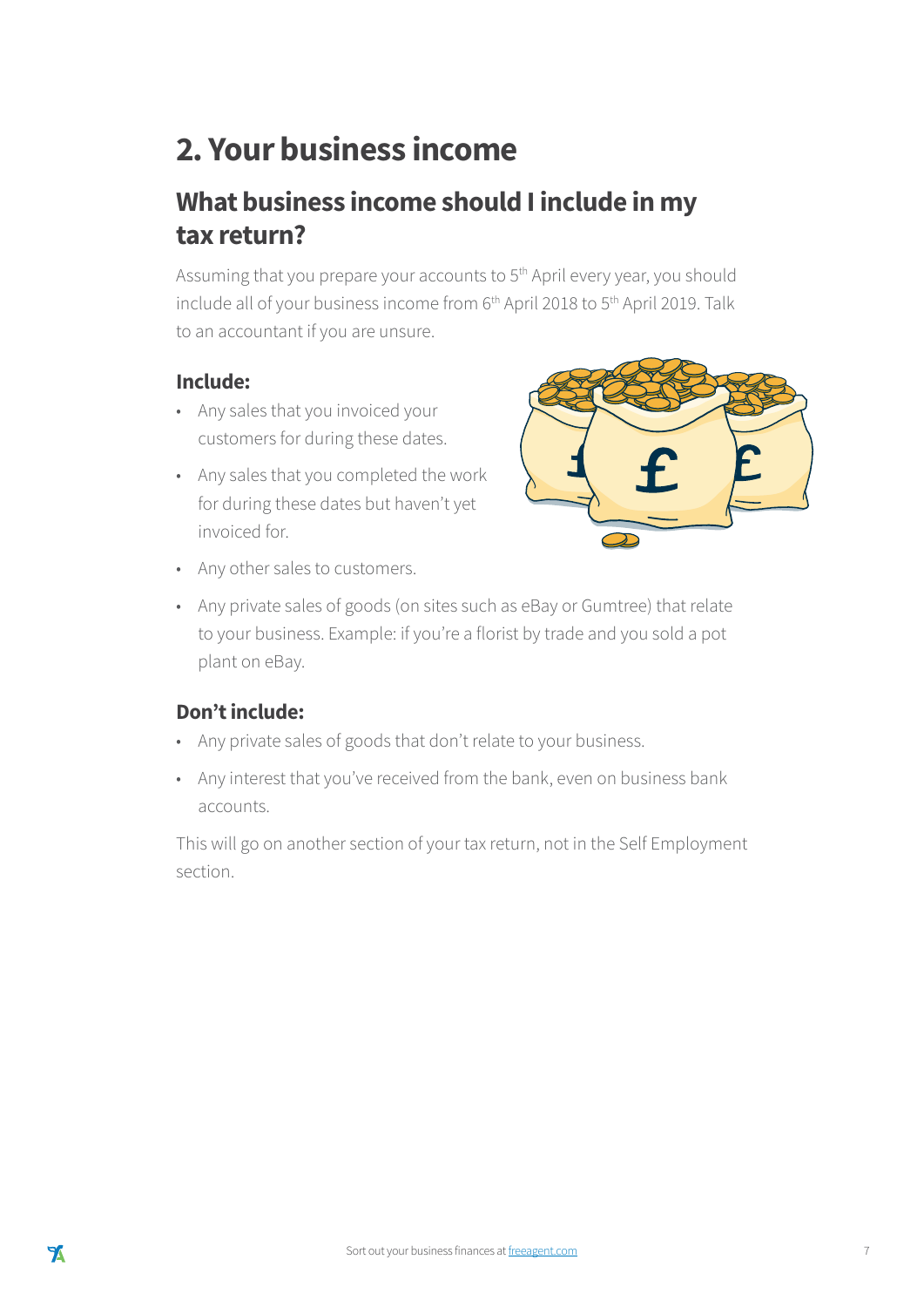### **Other things to consider:**

Some other income types may count as part of your sales, depending on your personal circumstances. They could include:

- any grants that you've received for your business
- any royalties that you've received

Because this is individual to you, you should check with an accountant to see how to declare this income.

### **Handy facts**

- 1. Add up your income from 6<sup>th</sup> April 2018 to 5<sup>th</sup> April 2019.
- 2. Include all of your sales including those you haven't yet been paid for.
- 3. Don't include private income or bank interest.

### **Your final checklist for step two**

You have added up all of your income from the 6th April 2018 to 5th April 2019 period.

You have an easily accessible record of each invoice or transaction.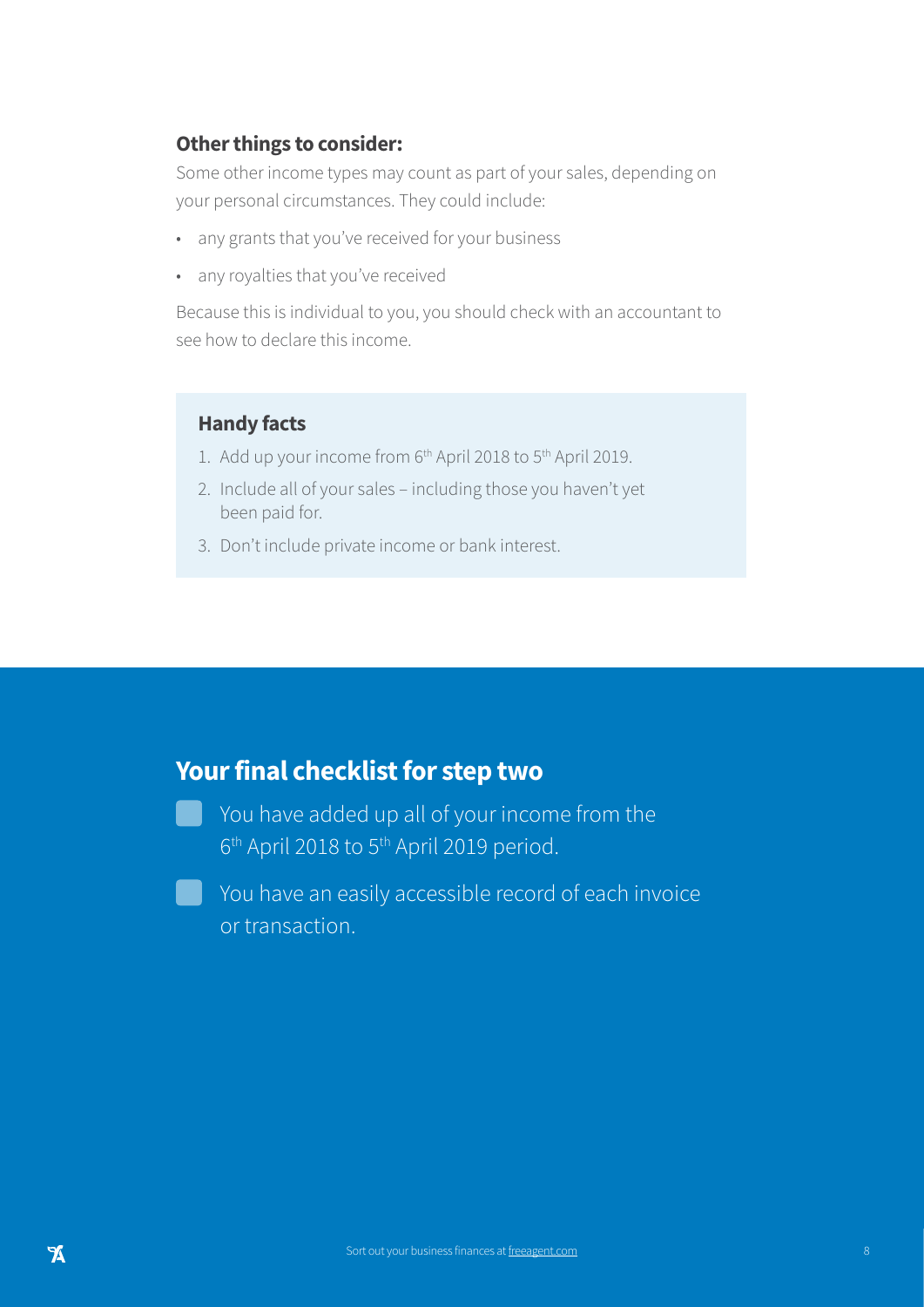# **3. Business expenses**

### **What expenses should I claim for?**

Here's a checklist of common expenses that businesses claim for:

#### **Office and stationery costs**

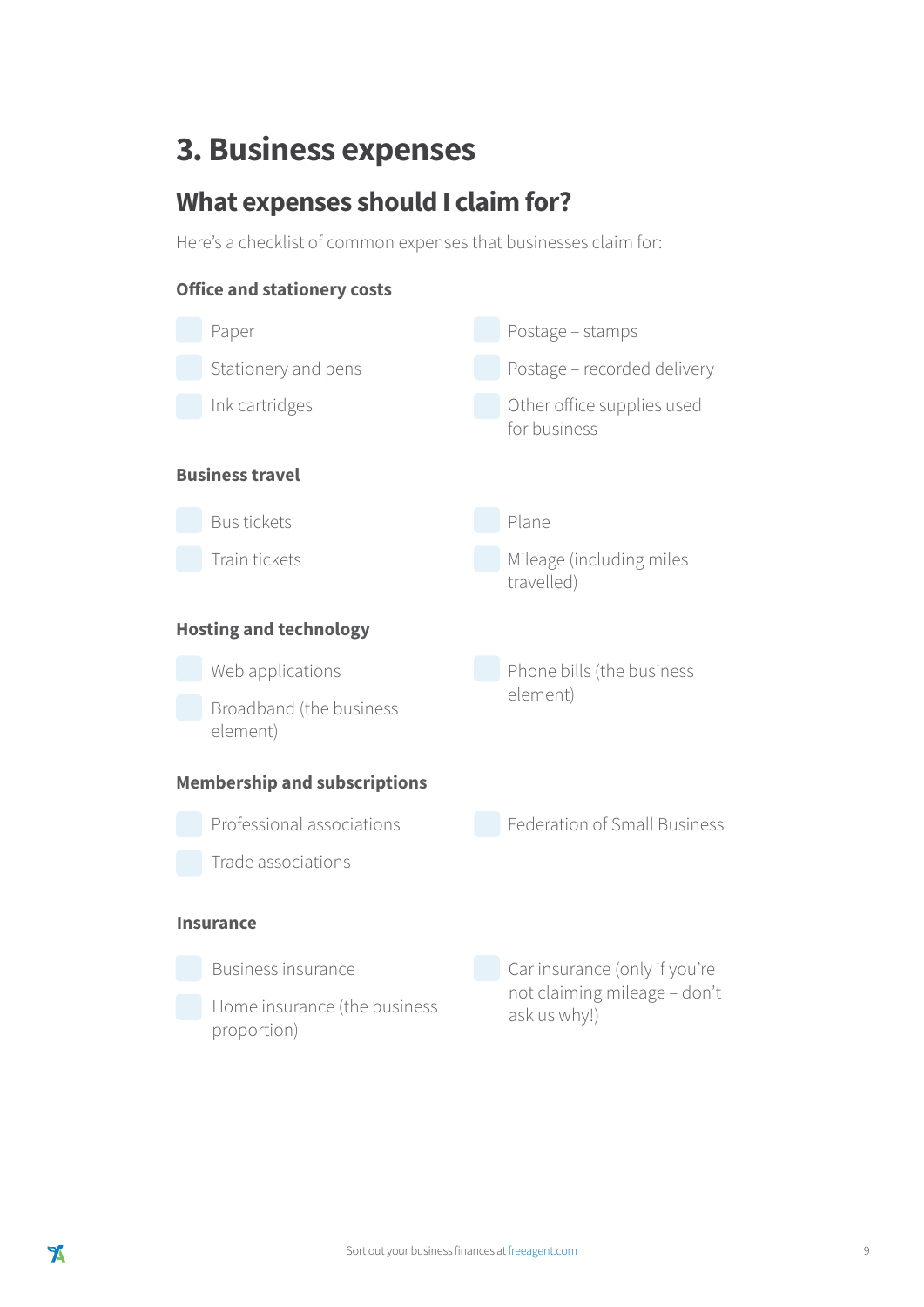### **What expenses should I claim for? (cont.)**

#### **Cost of sales**

Materials to make your goods<br>Accessories to make your goods

#### **Training costs**

Training to update existing expertise only – not to acquire new skills

#### **Bank charges**

Business bank account charges

Business bank account unauthorised overdraft charges

Business bank account bounced cheque charges

#### **Bank interest**

Business bank loan interest

Business bank account interest paid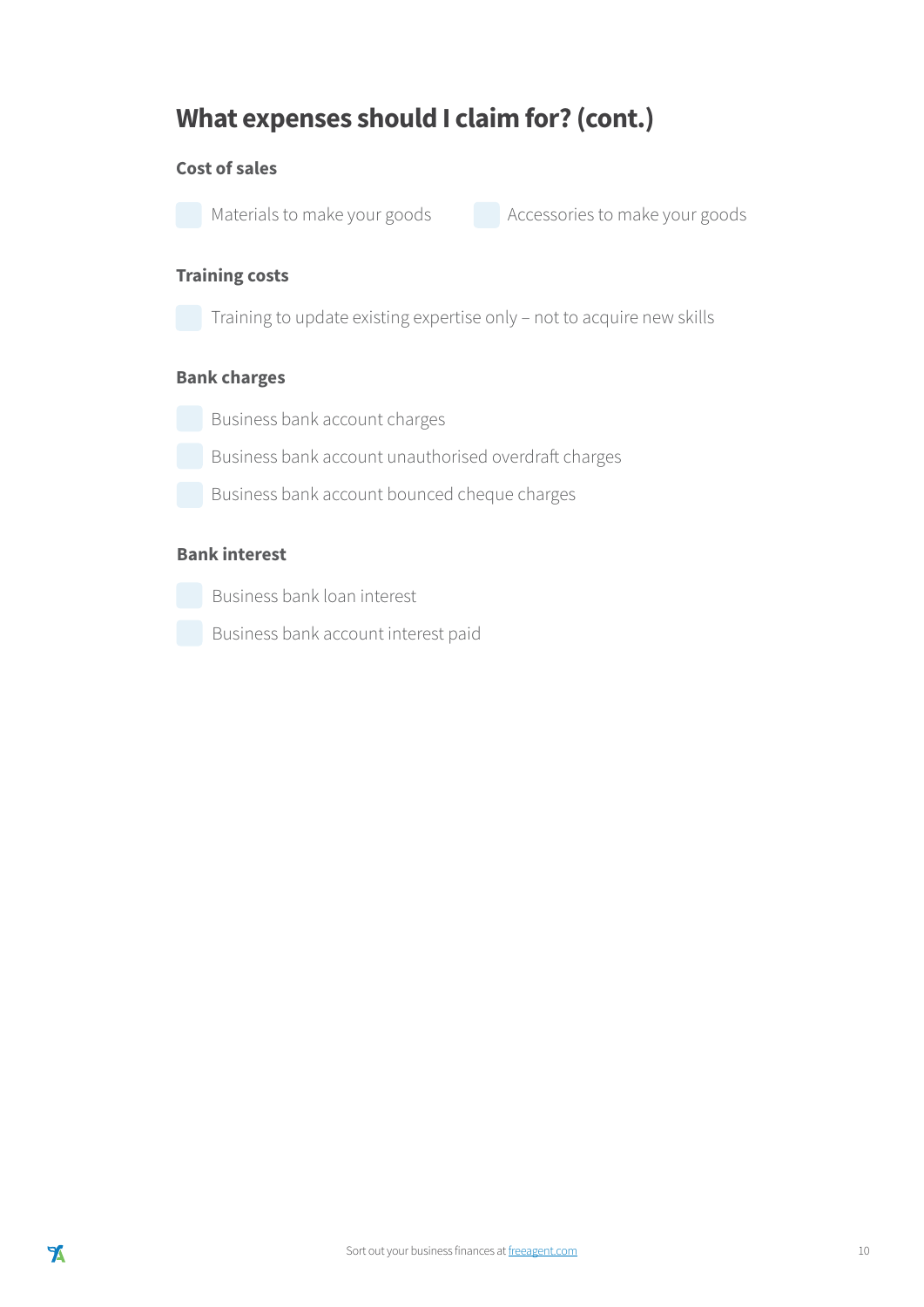### **What expenses shouldn't I claim for?**

You can only claim expenses if HMRC allows you to. Here are some common "non-allowable" expenses that you should watch out for:

#### **Travelling expenses**

You can only claim the cost of business travel, not private travel. Don't forget to claim the cost of business journeys in your own car. For more information about what you can claim for in relation to business journeys rea[d our handy](http://bit.ly/1MrQPOs)  [guide.](http://bit.ly/1MrQPOs)<sup>1</sup>



#### **Food and drink expenses**

HMRC is very strict with sole traders and partners about claiming food costs. You can only claim the cost of food and drink while you're out and about on business, and then only in certain circumstances. [Visit the HMRC website for more details.](https://www.gov.uk/hmrc-internal-manuals/business-income-manual/bim47705) 2

### **Clothing expenses**

You can only claim the expense of buying clothing if it's for a recognisable "uniform" such as a nurse's or fireman's uniform, or if it's for "protective" clothing like a builder's site boots.

You can also claim the expense of buying clothing if you're an entertainer such as a musician or magician and the clothing is your "costume". Otherwise you can't claim the cost of clothing, even if you only wear it for your business.

### **Accountancy fees**

If you use an accountant you can include the cost of them preparing your accounts, but not the cost of them preparing and filing your tax return, so you should ask your accountant for a separate bill for each different service. Otherwise, ask them to give you an itemised bill.

<sup>1.</sup> <http://bit.ly/1MrQPOs>

<sup>2.</sup> <https://www.gov.uk/hmrc-internal-manuals/business-income-manual/bim47705>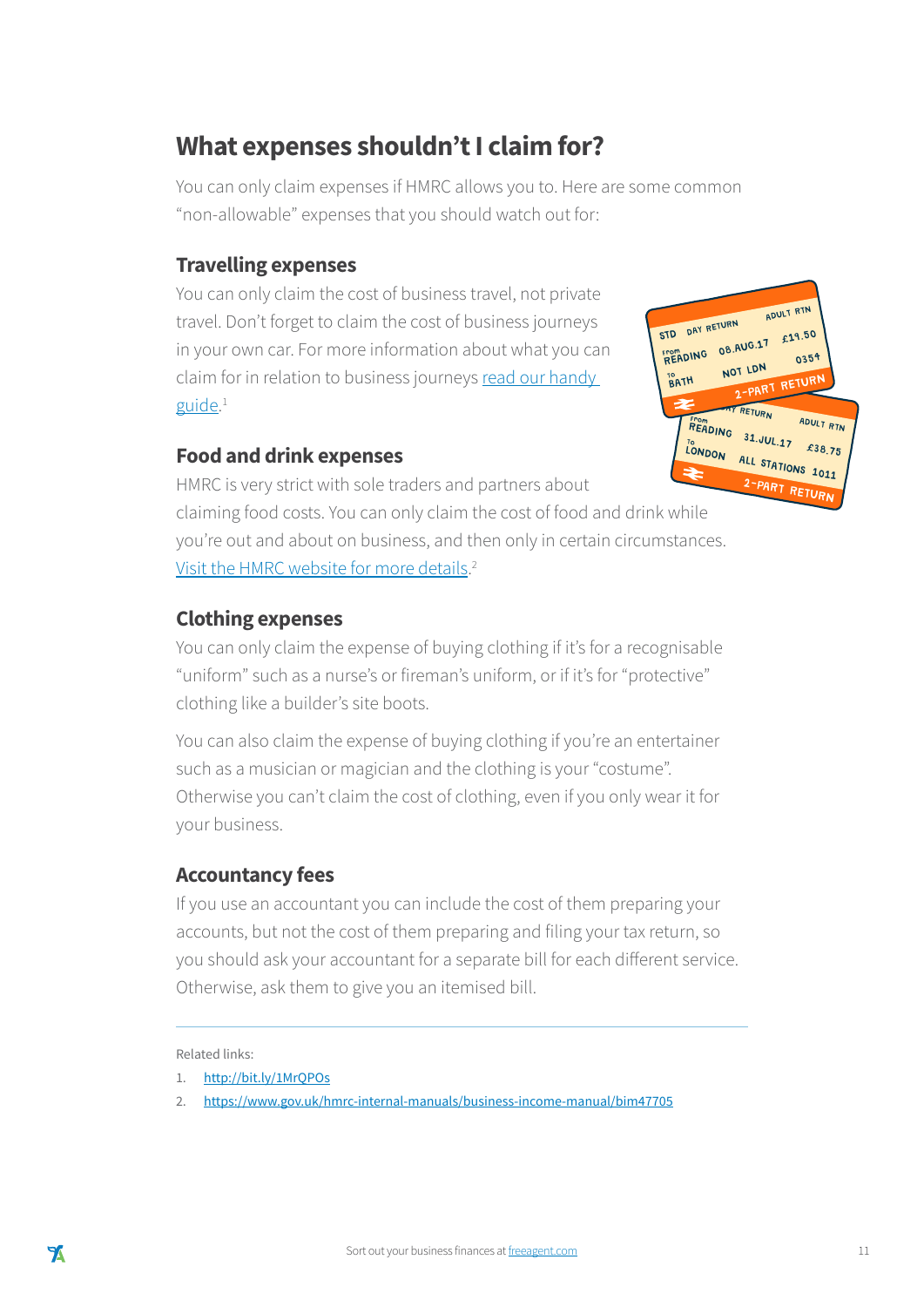### **What can I claim if I'm working from home?**

If you work from home you can include some of your home running costs as part of your business costs. To find out more, [take a look at our infographic](http://bit.ly/1MrQTOm).<sup>1</sup>

### **Capital allowances**

If you've bought any new, large items of equipment that are going to be useful to your business for more than about a year (for example, a new



computer), you can claim capital allowances on these items.

Capital allowances go in a separate box from your normal day-to-day running costs on your tax return.

For more information about how capital allowances work, [FreeAgent is here to help](http://bit.ly/1MrQXO3).<sup>2</sup>

### **Do I need to keep a copy of my receipts?**

You will need to keep your receipts for this tax year until 31st January 2026. HMRC is happy for you to keep digital copies, rather than hard copies. The only paperwork you have to keep original copies of is any paperwork that shows a tax deduction other than VAT, such as a bank interest certificate or dividend voucher.

If you're keeping digital copies, any document that has information on both the front and back (e.g. a bill with terms and conditions on the back) should be scanned on both sides.

If you only receive an email receipt then that is fine as a digital copy – just make sure you save it!

- 1. <http://bit.ly/1MrQTOm>
- 2. <http://bit.ly/1MrQXO3>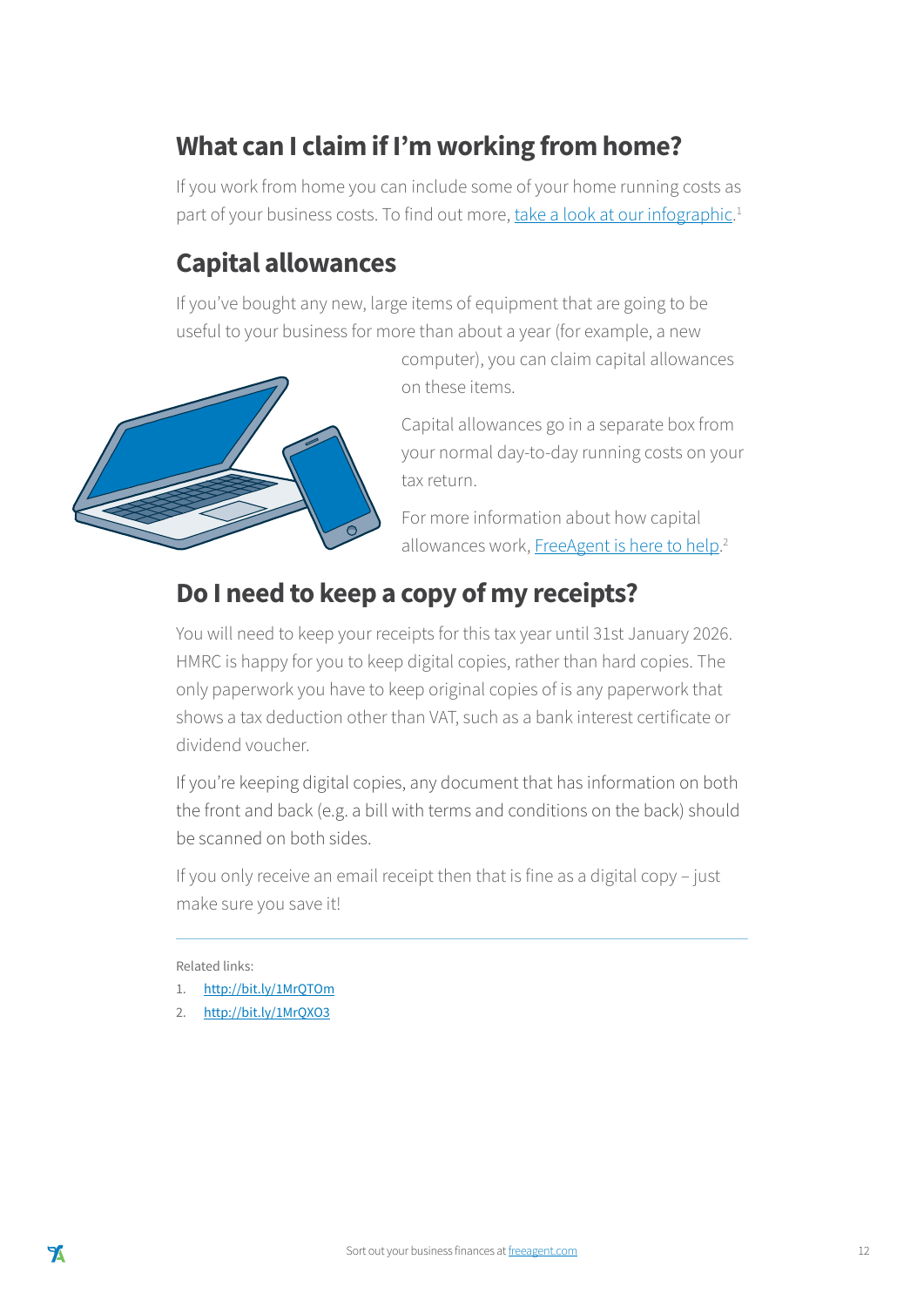#### **More about expenses**

- Check out the expenses resource page on our [website](http://bit.ly/1MrR2Ba).<sup>1</sup>
- Visit the HMRC website for guidance:
	- for the full [Self Employment section](http://hmrc.gov.uk/worksheets/sa103f-notes.pdf) of your tax return.<sup>2</sup>
	- for the short [Self Employment section](http://hmrc.gov.uk/worksheets/sa103s-notes.pdf) of your tax return.<sup>3</sup>
- Talk to an accountant.

#### Related links:

- 1. <http://bit.ly/1MrR2Ba>
- 2. <http://hmrc.gov.uk/worksheets/sa103f-notes.pdf>
- 3. <http://hmrc.gov.uk/worksheets/sa103s-notes.pdf>

### **Your final checklist for step three**

- You have added up your "allowable" expenses for the tax year.
- You have reviewed the "non-allowable" expenses to make sure you're not claiming them.
- ▄ You have declared any purchases of large items that will be useful to your business for more than a year as capital purchases, and have claimed capital allowances.
- You have physical or digital copies of your receipts in a safe place that will stay safe until 31st January 2026!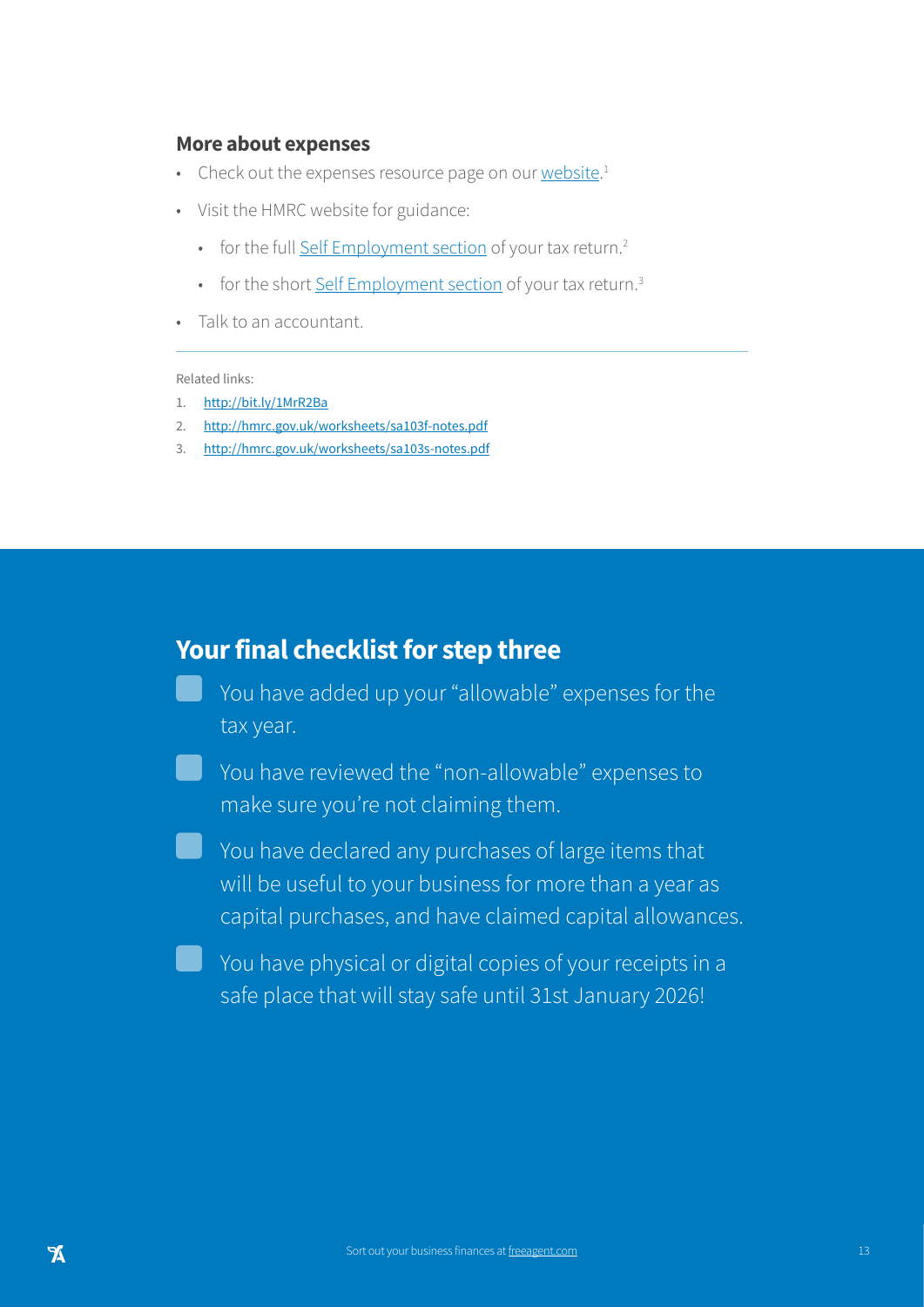# **4. Other income**

Your Self Assessment tax return has other sections apart from the Self Employment section. These cover areas like your basic information, employment income, rental income, and so on. This section will walk you through the common types of other income that you should consider.

### **What other income do I need to declare?**

### **Employment income**

If, as well as running your own business, you have a job where you're paid a salary, you'll need to declare your employment tax and income figures.

### **Forms you'll need:**

- Your P60 from your employer in the year 2018 2019.
- Your P11D from your employer in the year 2018 2019. (You'll only receive this form from your employer if you've received any benefits, or were paid back for expenses that you incurred.)

You'll use the information from these two forms in the optional Employment section of your tax return. Use the starred fields on your P60 to fill in your tax return. For your P11D, the box numbers you should use on your tax return are shown in brown or blue. You'll also need to have a note of any expenses you actually incurred when doing your job, but which you weren't paid back for; the P11D only shows expenses that your employer paid you back for.

### **Bank interest and taxes**

To fill in the bank interest boxes in the main section of your tax return, you need to collect all your bank interest certificates. At the end of the tax year your bank will send you a certificate showing how much interest you've received on each of your accounts and how much tax you've paid on that interest.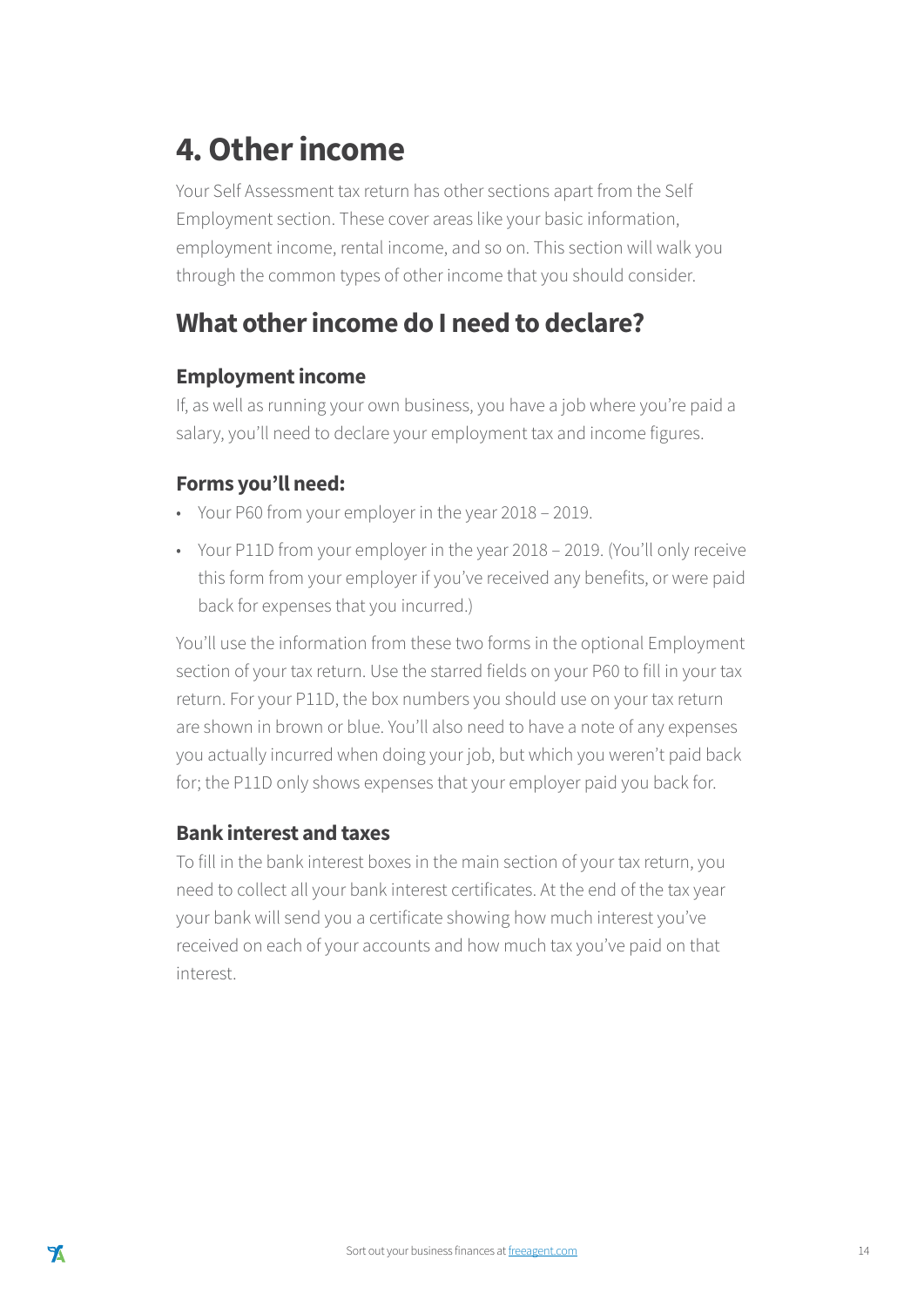#### **Handy facts**

- 1. If you're employed, you need to put the salary and tax figures from your P60 in your tax return.
- 2. Bank interest goes in the main section of your tax return, not in the Self Employment section – even if the interest is on a business bank account.
- 3. You should include any dividends that you have received on shares during the tax year on the main section of your tax return.

Collect bank interest and tax information from:

- business bank accounts
- any joint business accounts take half the interest and tax for joint accounts
- personal accounts used for business
- personal joint accounts take half the interest and tax for joint accounts

If you're in a partnership, remember that you will also need to include your share of the interest on any partnership bank accounts.

If you have a bank account with the Spanish bank Santander, you may have received Spanish interest. If your foreign interest level is below £2,000 and you have no other foreign income, you don't have to put this as foreign bank interest. Instead, it can go in with your UK bank interest in the same box. If your foreign interest level is above £2,000, you'll need to fill in a separate "foreign income" page on your tax return.

Add up all the interest (taking half of the interest received on any joint accounts), and all the tax (again take 50% of the tax on interest on joint accounts) and put these two figures into your tax return.

Don't include ISAs on your tax return as they are already tax-free!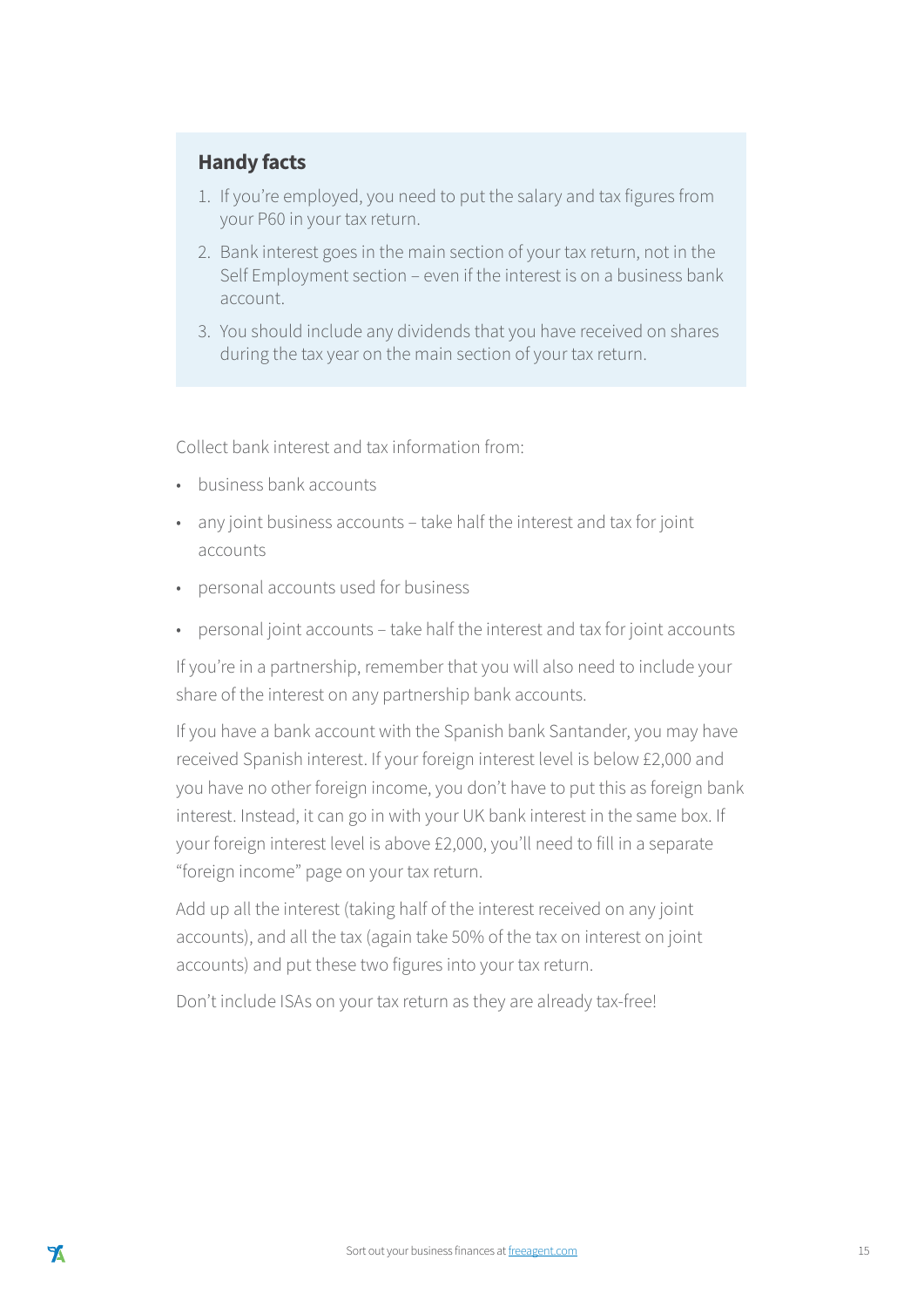# **Shares, dividends and other incomes**

Finally, add up any other income that you have received. Here's a list of common types of other income to consider:

- Dividends on any shares owned in limited companies. Count any dividends received between 6th April 2018 and 5th April 2019. If you own any shares in foreign companies, you can put any dividends received on those shares in this section, provided that the total of those dividends amounted to £300 or less. If your foreign dividends amounted to more than £300 you must fill in a separate "foreign income" page on your tax return.
- Profit from renting out a property.
- Income from a trust.

### **Your final checklist for step four**

- If you're employed, have your employment forms P60 and P11D to hand.
- **Collect bank interest certificates for all of your** bank acccounts.
	- Add up any other income that you may have, like shares of rental profit.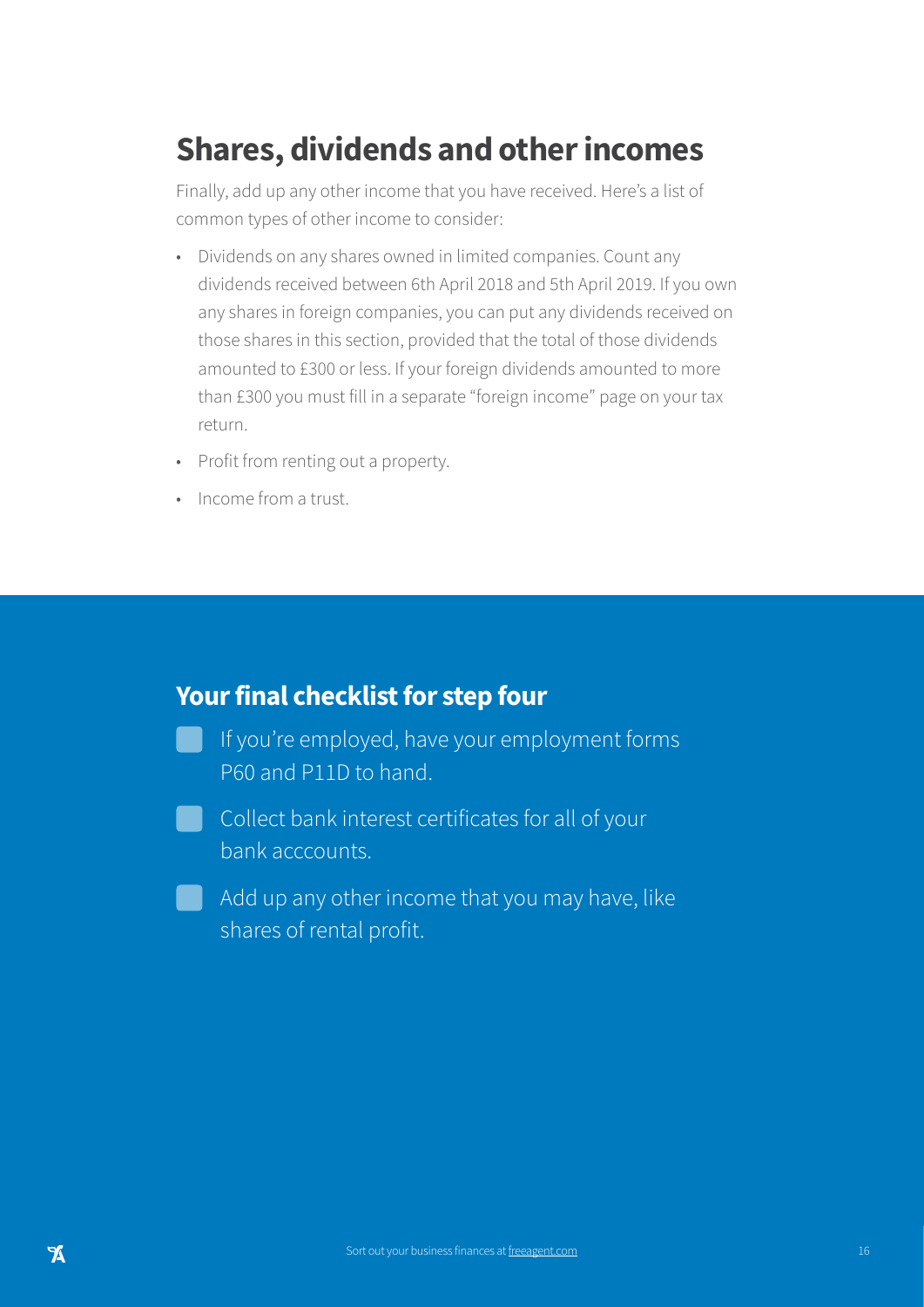# **5. Filing**

Now that you've collected all the information to fill in your tax return, you're ready to complete and file it! Remember that if you're the nominated partner in a partnership, you'll need to file the partnership's tax return as well as your own.

### **Where can I file my tax return?**

There are a number of ways to file your tax return. Most sole traders can file directly to HMRC either through FreeAgent or HMRC's free portal. Here's some additional information about each of these options:

| HM Revenue<br>& Customs                                  | <b><i>Preexgent</i></b>                                                                   |
|----------------------------------------------------------|-------------------------------------------------------------------------------------------|
| Web-based software.                                      | Web-based software works both on<br>desktop and mobile.                                   |
| Supports all pages of the Self<br>Assessment tax return. | Supports the Main Return, Self<br>Employment, Employment and Tax<br>Adjustments pages.    |
| All pages must be completed<br>manually.                 | FreeAgent can complete up to 90%<br>of the Self Employment page for<br>most sole traders. |

If you're the nominated partner in a partnership, you will have to buy commercial software, such as Tax Calc [\(http://taxcalc.co.uk\)](http://taxcalc.co.uk) to prepare and file the partnership's tax return.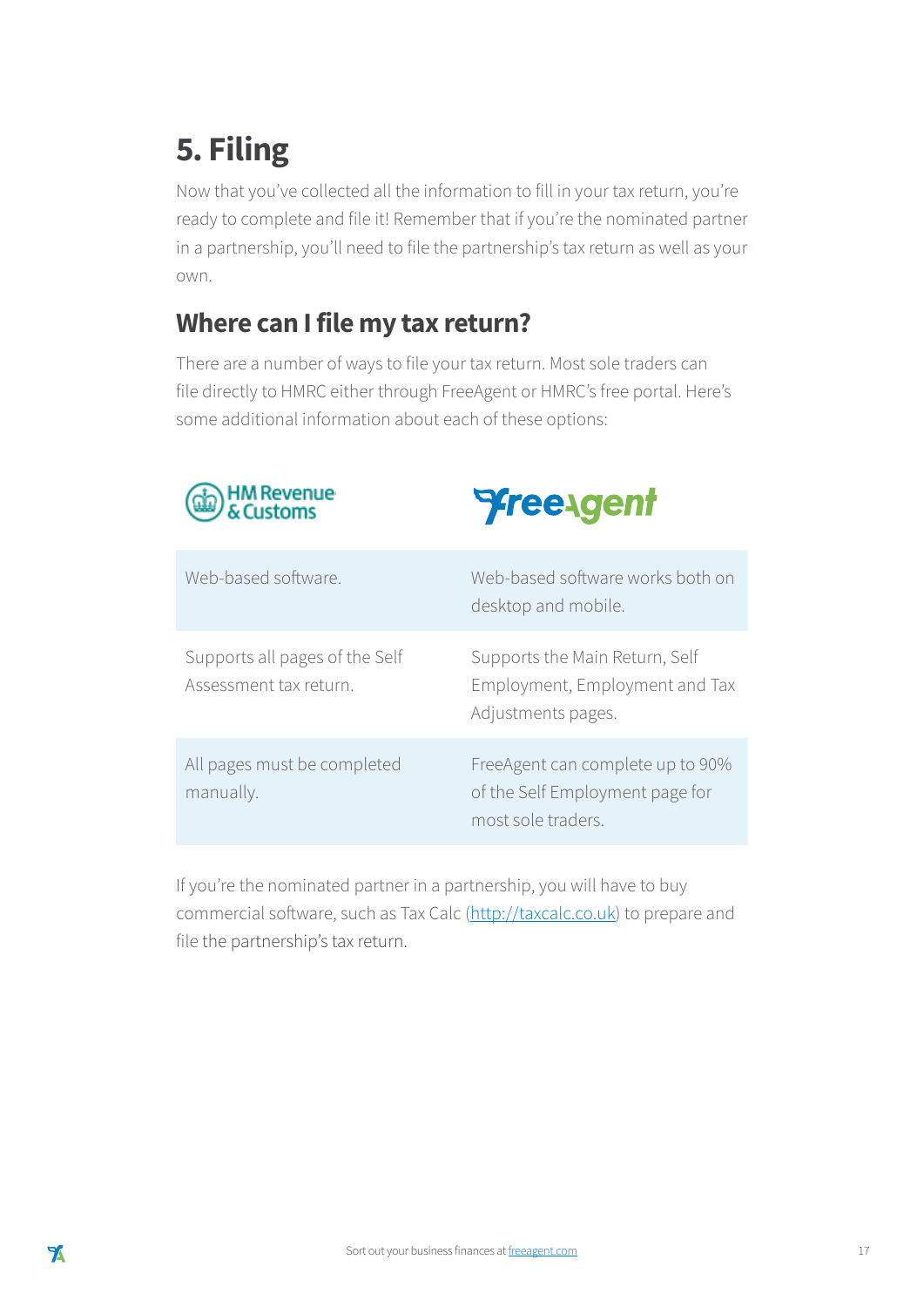### **What other information will I need for filing?**

Here's a checklist of information that you'll need to have to hand before you file:

| Your full name and address |  | Your HMRC login details                     |  |
|----------------------------|--|---------------------------------------------|--|
| Your date of birth         |  | (Government Gateway ID and                  |  |
|                            |  | password)                                   |  |
| Your National insurance    |  |                                             |  |
| number                     |  | Your 10-digit Unique Tax<br>Reference (UTR) |  |

When you're confident that your return is complete and accurate, send it to HMRC online using your Goverment Gateway ID and the password you registered with, and keep the email confirmation you receive so that you can prove you filed your return.

Remember that you must successfully file your tax return with HMRC by 31st January 2020. Don't leave filing till the last minute because HMRC's servers get very busy right at the end of January, and this isn't an acceptable excuse for late filing! HMRC will fine you £100 if you file late, even if you have no tax to pay or have paid your tax in full.

#### **Handy facts**

- 1. The filing deadline is  $31<sup>st</sup>$  January 2020.
- 2. Don't leave filing till the last minute because HMRC's website gets very busy in the last few days of January.
- 3. If you file even one day late you will be fined £100.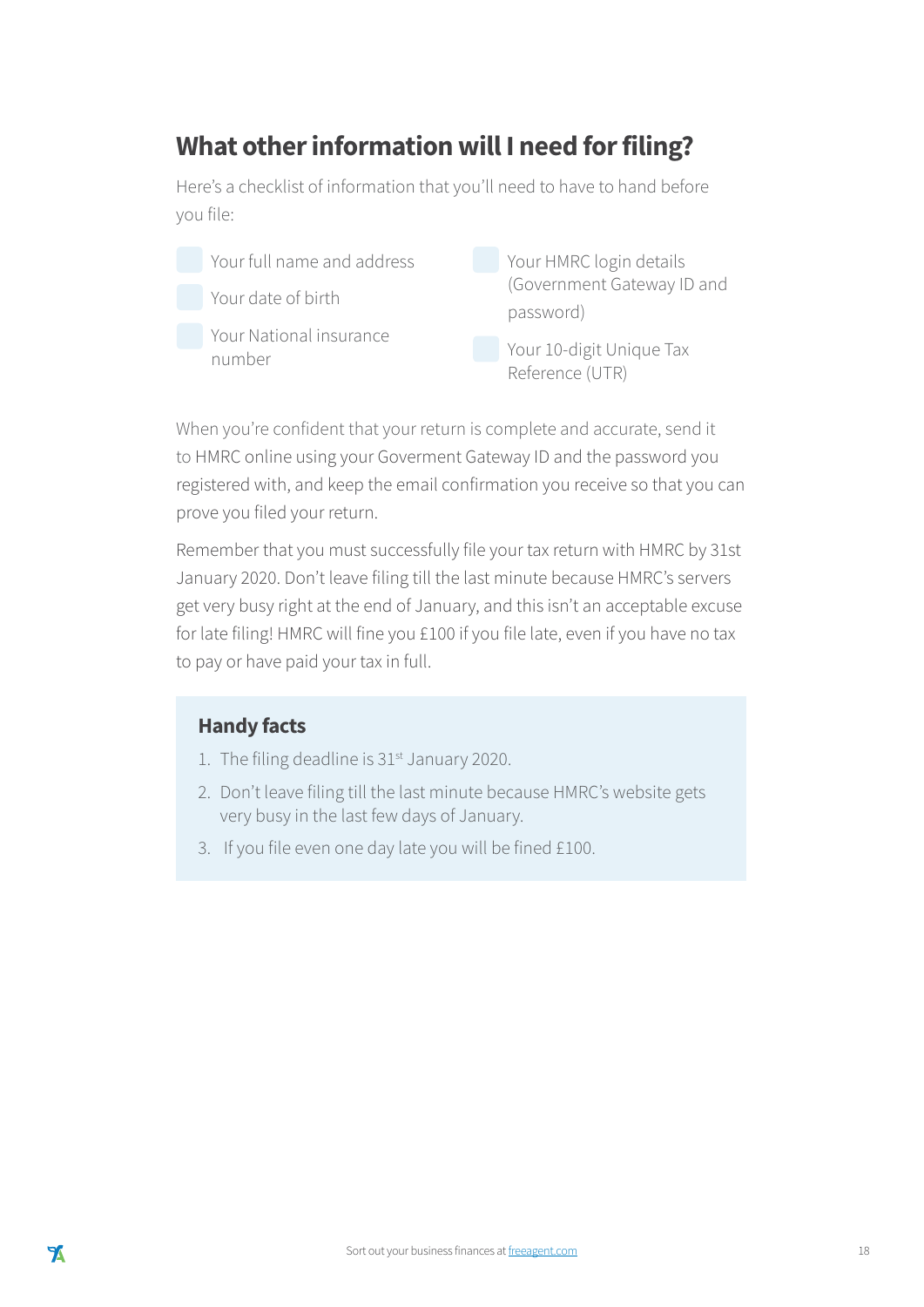### **How do I pay my tax?**

Avoid interest and penalties by paying your tax and National Insurance by 31<sup>st</sup> January 2020. If your tax and NI bill is over £1,000, you may also have to make a payment on account on 31<sup>st</sup> July 2020. More details about payments on account are available on the [FreeAgent](https://bit.ly/2KEuBjD) accounting glossary.<sup>1</sup>

If you need to pay, you won't do it when you file the return, you'll pay separately by bank transfer or another means. Your tax return software or HMRC's online portal will tell you how much you have to pay. HMRC's payment and bank account information is [available online](http://www.hmrc.gov.uk/payinghmrc/selfassessment.htm).<sup>2</sup>

When you pay, make sure you enter your 10-digit Unique Tax Reference number in the reference field.

Related links:

- 1. <https://bit.ly/2KEuBjD>
- 2. <http://www.hmrc.gov.uk/payinghmrc/selfassessment.htm>

### **Your final checklist for step five**

Choose how you'll file your tax return – via a commercial package (such as FreeAgent) or HMRC's own website.

Have everything in your "other information" checklist ready.

Be ready to pay your tax and National Insurance to HMRC.

File!

Give yourself a pat on the back!